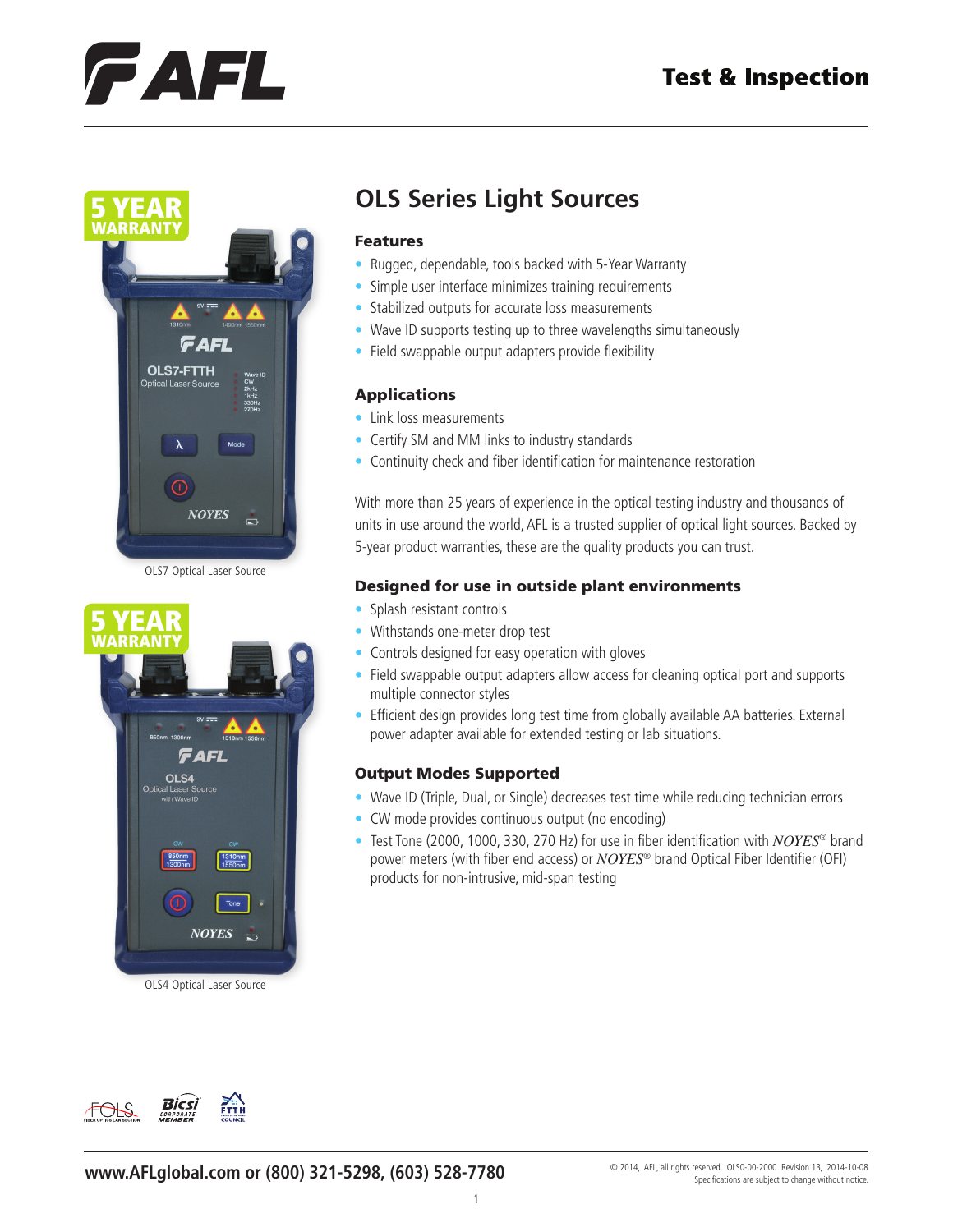

# **OLS Series Light Sources**

## OLS Series Models and Applications

| <b>MODEL</b> | MM / SM   | <b>WAVELENGTHS (nm)</b> | <b>APPLICATIONS</b>                        |
|--------------|-----------|-------------------------|--------------------------------------------|
| OLS7-FTTx    | <b>SM</b> | 1310, 1490, 1625        | <b>FTTH Networks</b>                       |
| OLS7-FTTH    | SM        | 1310, 1490, 1550        | <b>FTTH Networks</b>                       |
| OLS7-3       | <b>SM</b> | 1310, 1550, 1625        | Telecom & CATV Networks                    |
| OLS4         | MM / SM   | 850, 1300 / 1310, 1550  | Loss Testing of SM/MM networks             |
| OLS2-Dual    | <b>SM</b> | 1310, 1550              | SM Networks, LAN/WAN Testing               |
| OLS1-Dual    | MМ        | 850, 1300               | Ethernet, Token Ring, and FDDI Fiber Links |

### Specifications<sup>a</sup>

| <b>OPTICAL SPECIFICATIONS: OLS7 MODELS</b>                 |                                                                                                                |                                |                      |                                |                                                              |                  |                      |                           |                      |                               |                               |  |
|------------------------------------------------------------|----------------------------------------------------------------------------------------------------------------|--------------------------------|----------------------|--------------------------------|--------------------------------------------------------------|------------------|----------------------|---------------------------|----------------------|-------------------------------|-------------------------------|--|
| <b>MODEL</b>                                               |                                                                                                                | <b>OLS7-FTTX (Single Port)</b> |                      | <b>OLS7-FTTH (Single Port)</b> |                                                              |                  |                      |                           | OLS7-3 (Single Port) |                               |                               |  |
| Wavelength (±20 nm)                                        | 1310 nm                                                                                                        | 1490 nm                        | 1625 nm              | 1310 nm                        |                                                              | 1490 nm          | 1550 nm              | 1310 nm                   | 1550 nm              |                               | 1625 nm                       |  |
| <b>Spectral Width</b>                                      | $5 \text{ nm}$                                                                                                 | $3 \text{ nm}$                 | $2 \text{ nm}$       | $5 \text{ nm}$                 |                                                              | $3 \text{ nm}$   | 5 <sub>nm</sub>      | $5 \text{ nm}$            | $5 \text{ nm}$       |                               | $2 \text{ nm}$                |  |
| <b>Emitter Type</b>                                        | Laser                                                                                                          |                                |                      |                                |                                                              |                  |                      |                           |                      |                               |                               |  |
| Safety Class                                               | Class I FDA 21 CFR 1040.10 and 1040.11, IEC 60825-1: 2007-03                                                   |                                |                      |                                |                                                              |                  |                      |                           |                      |                               |                               |  |
| Output Power                                               |                                                                                                                | -5 dBm (typical), 9/125 fiber  |                      |                                |                                                              |                  |                      |                           |                      |                               |                               |  |
| <b>Output Stability</b>                                    | $\pm 0.05$ dB over 1 hour (after 15 minutes warm-up)<br>$\pm$ 0.1 dB over 8 hours (after 15 minutes warm-up)   |                                |                      |                                |                                                              |                  |                      |                           |                      |                               |                               |  |
| Tone Output                                                |                                                                                                                | 270 Hz, 330 Hz, 1 kHz, 2 kHz   |                      |                                |                                                              |                  |                      |                           |                      |                               |                               |  |
| OPTICAL SPECIFICATIONS: OLS4, OLS2-DUAL & OLS1-DUAL MODELS |                                                                                                                |                                |                      |                                |                                                              |                  |                      |                           |                      |                               |                               |  |
| <b>MODEL</b>                                               | OLS4                                                                                                           |                                | OLS4                 |                                |                                                              | <b>OLS2-DUAL</b> |                      | <b>OLS1-DUAL</b>          |                      |                               |                               |  |
|                                                            |                                                                                                                | (MM Optical Port)              |                      | (SM Optical Port)              |                                                              |                  | (Single Port)        |                           |                      | (Single Port b)               |                               |  |
| Wavelength                                                 | $850 + 30$ nm                                                                                                  | $1300 + 30/-20$ nm             | $1310 \pm 20$ nm     |                                | $1550 \pm 20$ nm                                             |                  | $1310 \pm 20$ nm     | $1550 \pm 20$ nm          | $850 \pm 30$ nm      |                               | $1300 + 30/-20$ nm            |  |
| <b>Spectral Width</b>                                      | $45$ nm (typ)                                                                                                  | $120 \text{ nm (typ)}$         | $5 \text{ nm}$ (max) |                                | $5 \text{ nm}$ (max)                                         |                  | $5 \text{ nm}$ (max) |                           |                      | $45$ nm (typ)<br>120 nm (typ) |                               |  |
| <b>Emitter Type</b>                                        |                                                                                                                | LED                            |                      | Laser                          |                                                              |                  | Laser                |                           | LED                  |                               |                               |  |
| <b>Safety Class</b>                                        |                                                                                                                |                                |                      |                                | Class I FDA 21 CFR 1040.10 and 1040.11, IEC 60825-1: 2007-03 |                  |                      |                           |                      |                               |                               |  |
| Output Power                                               |                                                                                                                | >-20 dBm, 62.5 µm multimode c  |                      |                                | 0 dBm, 9 µm single-mode                                      |                  |                      | 0 dBm, 9 µm single-mode d |                      |                               | >-20 dBm, 62.5 µm multimode c |  |
| <b>Output Stability</b>                                    |                                                                                                                | $\pm 0.1$ dB over 8 hours      |                      |                                | $\pm 0.05$ dB over 1 hour (after 15 minutes warm-up)         |                  |                      |                           |                      |                               | $+0.1$ dB over 8 hours        |  |
|                                                            | $\pm$ 0.1 dB over 8 hours (after 15 minutes warm-up)<br>(after 5 minutes warm-up)<br>(after 5 minutes warm-up) |                                |                      |                                |                                                              |                  |                      |                           |                      |                               |                               |  |
| Tone Output                                                | N/A<br>2 kHz<br>270 Hz, 330 Hz, 1 kHz, 2 kHz<br>N/A                                                            |                                |                      |                                |                                                              |                  |                      |                           |                      |                               |                               |  |
| <b>GENERAL SPECIFICATIONS: ALL OLS MODELS</b>              |                                                                                                                |                                |                      |                                |                                                              |                  |                      |                           |                      |                               |                               |  |
| <b>Available Adapters</b>                                  | SC FC, ST, LC                                                                                                  |                                |                      |                                |                                                              |                  |                      |                           |                      |                               |                               |  |
| Power                                                      | 2 AA batteries, optional AC adapter                                                                            |                                |                      |                                |                                                              |                  |                      |                           |                      |                               |                               |  |
| <b>Battery Life</b>                                        | SM port: 72 hours typical (40 hours minimum). MM port: 30 hours typical (20 hours minimum)                     |                                |                      |                                |                                                              |                  |                      |                           |                      |                               |                               |  |
| <b>Operating Temperature</b>                               | -10 °C to 50 °C, 90 % RH (non-condensing)                                                                      |                                |                      |                                |                                                              |                  |                      |                           |                      |                               |                               |  |
| Storage Temperature                                        | -30 °C to 60 °C, 90 % RH (non-condensing)                                                                      |                                |                      |                                |                                                              |                  |                      |                           |                      |                               |                               |  |
| Size (H x W x D)                                           |                                                                                                                |                                |                      |                                | 14.0 x 8.1 x 3.8 cm (5.5 x 3.2 x 1.5 in)                     |                  |                      |                           |                      |                               |                               |  |
| Weight                                                     | $0.29$ kg $(0.65$ lb)                                                                                          |                                |                      |                                |                                                              |                  |                      |                           |                      |                               |                               |  |

#### **Notes:**

a. All specifications valid at 25°C unless otherwise specified.

b. May be used to test 50 or 62.5 μm fiber with supplied mandrels.

c. Output power will be approximately 3 dB less if a 50 µm mandrel-wrapped jumper is used instead of a 62.5 µm mandrel-wrapped jumper.

d. Adjustable 2 dB.